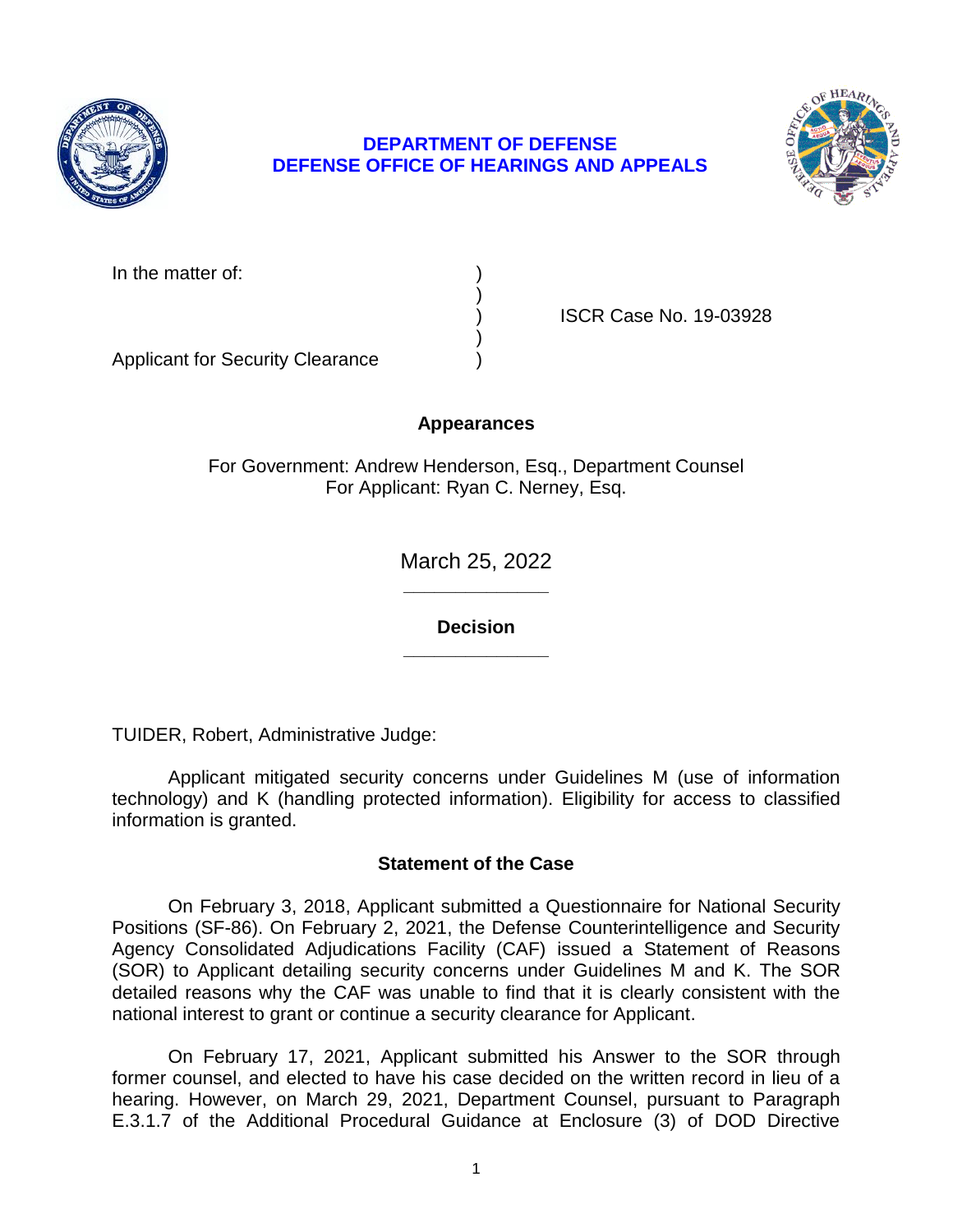5220.6, requested a hearing in subject case. Accordingly, the case was converted from an administrative decision to a hearing. On March 29, 2021, Department Counsel was ready to proceed.

 On April 8, 2021, the Defense Office of Hearings and Appeals (DOHA) assigned the case to me. On April 8, 2021, DOHA issued a notice scheduling the hearing for May 17, 2021. The hearing was convened as scheduled. Department Counsel offered testified, did not call any witnesses, and offered Applicant Exhibits (AE) A through O, which I admitted without objection. On May 25, 2021, DOHA received the hearing Government Exhibits (GE) 1 through 4, which I admitted without objection. Applicant transcript (Tr.).

### **Findings of Fact**

### **Background Information**

 Applicant is a 41-year-old director of engineering employed by a defense contractor since July 2003. He was granted a secret security clearance "a couple of years" after he began his employment. Although he does not require a clearance to maintain his current position, he seeks to reinstate his clearance to enhance his position within his company. (Tr. 10-12, 15; GE 1)

Applicant graduated from high school in May 1999. He was awarded a bachelor of science degree in electrical engineering with a 3.95 GPA and received the Bronze Tablet award for graduating in the top 1% of his class in May 2003. He was awarded a master's degree in electrical engineering with a 3.93 GPA in May 2005, graduating in the top one percent of his class. (SOR Answer; Tr. 12-14, 52; GE 1; AE C, AE I, AE J) Applicant married in November 2008. He and his wife have two minor children. (Tr. 14- 15; GE 1)

### **Use of Information Technology/Handling Protected Information**

 The concerns identified under these Guidelines are listed as four separate allegations and are discussed below in order as listed in the SOR.

 SOR ¶ 1.a – Alleged that Applicant created an unclassified presentation that contained classified information, accessed the presentation on two or more company computers, and when questioned by his company security office, he only informed them of one computer.

 Applicant admitted this allegation with explanation. In June 2016, Applicant created and saved "with some assistance from other colleagues" an unclassified presentation on a company unclassified shared drive. He took "great care to ensure that company employees used Applicant's presentation and saved it in an unclassified network drive. One of those employees thought there was some classified information the entire presentation was unclassified." (SOR Answer; Tr. 17, 42-43) Multiple on the presentation. (SOR Answer; Tr. 17-18)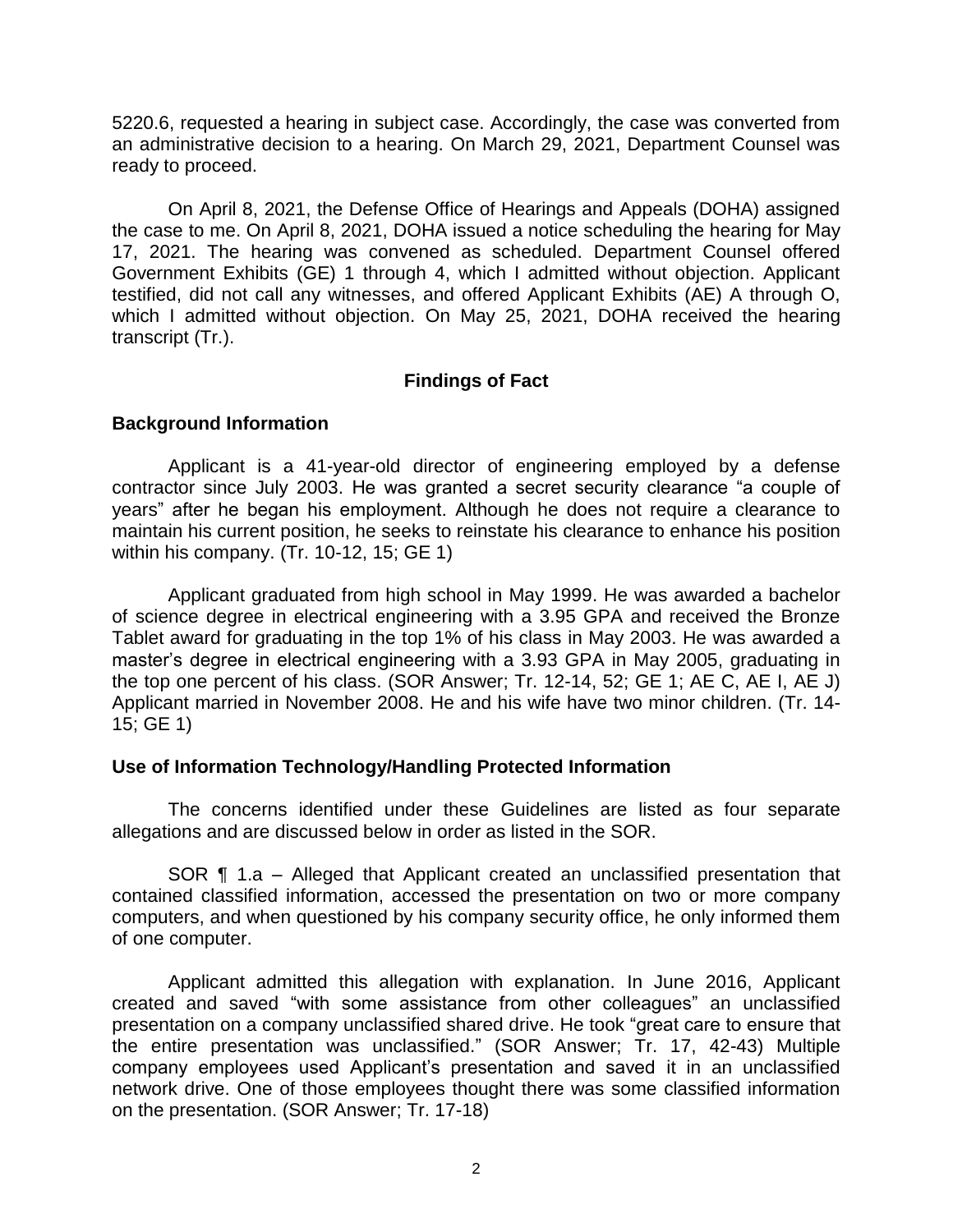Applicant accessed the presentation on three different company computers by navigating to the link on the network drive and opening that link. The presentation was stored on the network drive. (Tr. 18) When questioned by the security office, Applicant was asked where he stored the presentation and he informed them that he stored it on the network drive. The presentation was not stored on more than one computer. However, any computer connected to the network drive could access it. (Tr. 18-19) Applicant stated that the presentation did not contain any classified information. Applicant knows that to be true because he reviewed the information with the security office, along with the Security Classification Guide for the program. Applicant and the security office agreed that the information in question was not classified. (Tr. 19-20)

 Applicant did not actually download or save the presentation onto any computer. Rather, he had created the presentation on his own computer and saved it only on an unclassified shared drive. (SOR Answer) When asked by the security office whether the presentation was on any other computers, Applicant perceived this question to relate to only the downloading and saving of the presentation to a computer, not the mere accessing of the presentation on the shared drive via a computer. Therefore, he answered in the negative, even though he had accessed the presentation on the shared drive via a total of three computers. Applicant stated this was an honest misunderstanding and interpreted the security office's inquiry in the literal sense. (SOR Answer)

 Applicant stated that he never attempted to conceal the fact that he had accessed the presentation on three separate computers. He advised the security office that the presentation was saved to an unclassified shared drive, and therefore would have been accessible by multiple users from any network-connected drive. Applicant was well aware that the company's computer security officials could easily and immediately determine all users and/or devices that had accessed the presentation after it was saved to the unclassified shared drive. (SOR Answer)

 The security office and Applicant noted that the questioned material had been publicly released and was readily accessible through open sources in the public domain. Applicant received no follow-up from the security office on this matter. His computer was returned to him. He was not cited for a security infraction. Applicant's presentation still remains on the company unclassified shared drive, where he originally saved it. (SOR Answer; Tr. 53-55)

 Applicant accessed this presentation on more than one company computer because the presentation was stored on a server. Sometimes, he would not be at his normal workstation and when he found himself at different locations, he would pull the presentation from the server and review it. (Tr. 22) As a take away from this incident, Applicant has vowed to read the Security Classification Guide as the first order of business before working on a particular new program. In a typical year, Applicant creates "[t]housands probably" of presentations. (Tr. 20-21)

 SOR ¶ 1.b – Alleged that Applicant used a colleague's account to access a DoD classified system after his account had lapsed.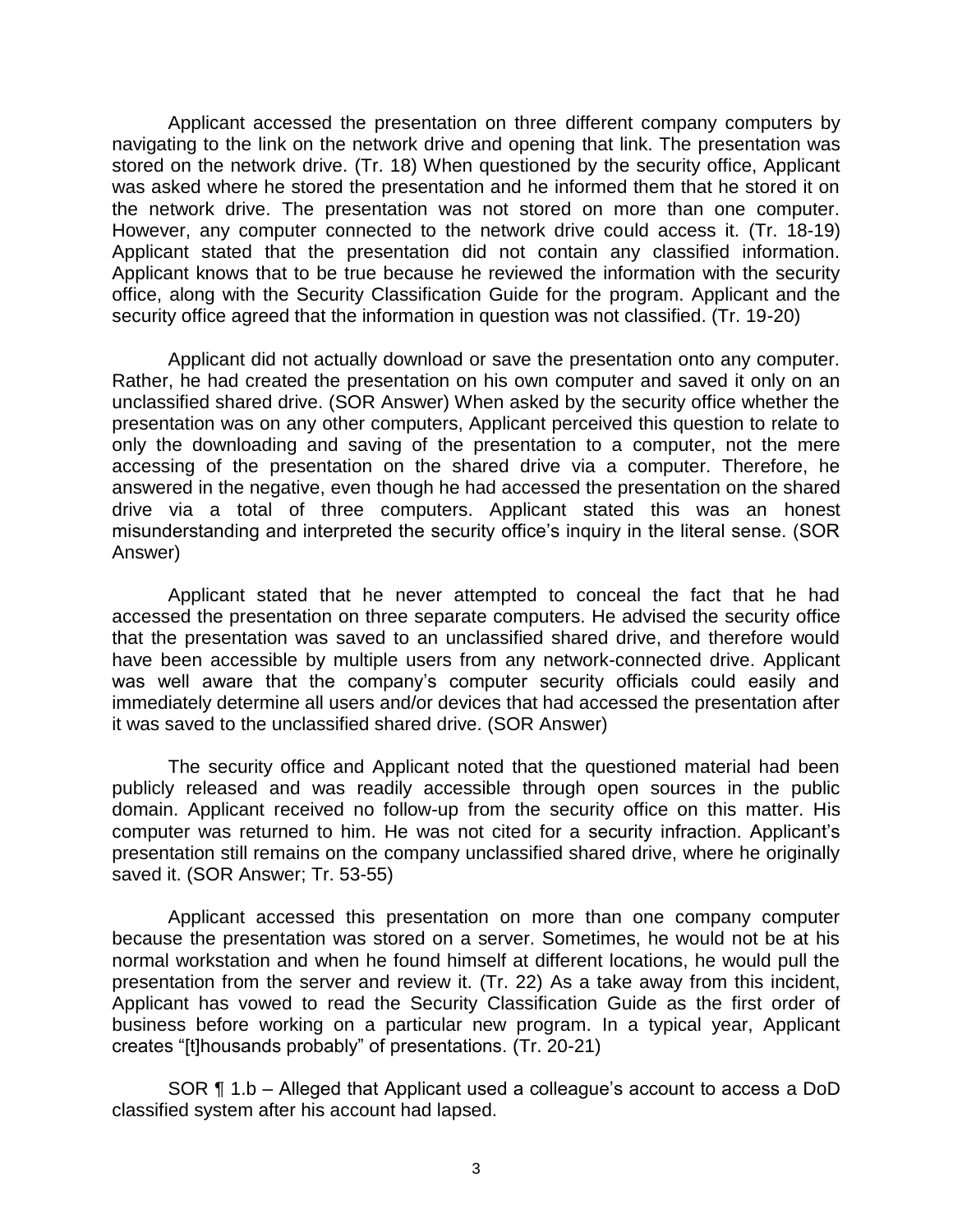Applicant admitted this allegation with explanation. On infrequent occasions, Applicant visited the company lab without having first obtaining a current group password (i.e. the former group password has expired and Applicant had not yet gone through the administrative process to obtain the new one). Applicant was unsure of the exact date when this occurred, and on cross-examination settled on the approximate date of 2013. On these infrequent occasions, a company colleague would log in to the group account on Applicant's behalf. (SOR Answer; Tr. 22-23, 25, 42-43)

 The lab environment involved multiple cleared individuals who typically shared a computer or computers in a secure place. The practice of one person logging on with the current group password and others doing the same was relatively common and an accepted practice of his coworkers. The Director of Integration and Testing, a company colleague of Applicant, provided the following about the group account access practices in the lab:

I worked with [Applicant] on the [program] from 2008-2017. [Applicant] had the clearance and the need to know to view classified data associated with the system. The program has many different computer accounts and systems. Many of the computer labs had shared computers. Employees were responsible for ensuring they kept the accounts up to date and remembering the latest group account password. Our satellite integration and test occurred at an offsite customer facility. For people in managerial roles and travelers to our site, like [Applicant], that only used these systems occasionally; it was not unusual to have their account or password not be up to date. In these labs with shared computers, it was not unusual for one person to login on a group account or their account and have another person access or view test data (while the user was in the room). This was considered acceptable as long as the person was cleared, had need to know and was authorized to view the data. (SOR Answer (Tab D))

 Applicant reiterated what Director of Integration and testing stated above during his testimony. (Tr. 23-24) Applicant understands that password sharing of the sort mentioned above is not permitted and inappropriate, even in a group password and group account environment. He pledged to obtain and use a current group password on visits to the company lab on all future occasions. He understands clearly that he must personally obtain a current group password, and that it is improper for a colleague to log into a group account on his behalf. Of note, there was an identical group password for all users of the group account. At all times in question, Applicant was eligible to obtain the group password renewals. He held the proper clearance to access the group account, and always had the need to know. (SOR Answer; Tr. 25-26)

SOR **[1** 1.c – Alleged that Applicant used classified material that was removed without approval, and saved the product in two locations on an unclassified company server. He did not report this incident to company security.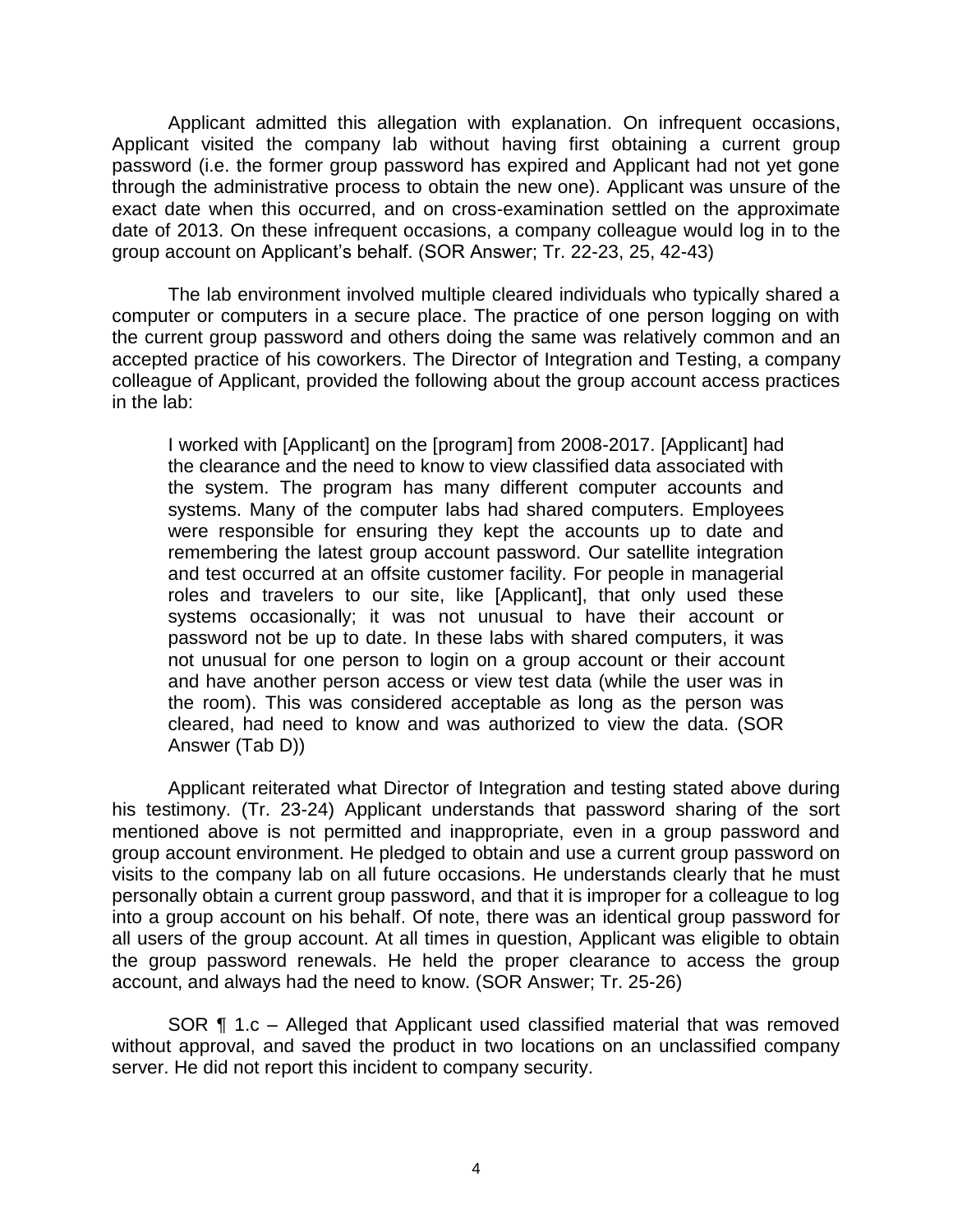Applicant denied this allegation with explanation. He explained that a cleared colleague (CC) strictly followed all protocol and procedures for the transfer of unclassified data from a classified system (high side) to an unclassified system (low side). He properly exported the data from the high side to the low side, where he saved it. (SOR Answer; Tr. 26-27) Applicant was unsure of the timeframe when this occurred, stating it was "around 2013 maybe. But since it's been so long, I don't remember the exact year. It was before 2015." (Tr. 30, 44)

After the data had been exported to the low side, Applicant included a portion of it in two presentations he created and saved on an unclassified company computer. When CC reviewed Applicant's presentation, he recommended that Applicant delete a small portion of it. CC knew the entire presentation was unclassified, but he believed the audience seeing the presentation might erroneously believe that the small portion was classified, and he did not want to take presentation time to explain why the material was unclassified. Applicant deleted the small portion of the presentation, per CC's suggestion. (SOR Answer; Tr. 27-29) CC states as follows:

I worked with [Applicant] in the support of a program in which we analyzed performance data of an electronics unit in the 2014 to 2016 time frame that was saved on a classified system. The performance data was unclassified. OPSEC CONOPs was followed correctly to remove the unclassified data from the system. We were allowed to print unclassified plots, stamp them "UNCLASS" and take them outside the classified labs. The data was unclassified when removed from the lab. Out of abundance of caution, additional security guidelines were taken into account as we prepared the plots of the data for presentation. The data was already unclassified, but this additional step made it more obvious the data was unclassified, allowing the presentation to be made without having to explain why the data was unclassified. (SOR Answer (Tab D))

 As the above evidence indicates, no security violation occurred that required making a report to company security. Applicant stated that even though he did not compromise any classified information and did not violate any policies, there is always more one can do when it comes to security and protecting classified information. It is better to be even more "hyper-vigilant" and take every possible precaution when it comes to protecting classified information. (Tr. 29-39)

SOR ¶ 1.d – Alleged that between about 2009 to at least 2016 Applicant accessed a Government computer system without authorization once or twice a year. He had "viewing privileges" only so he circumvented this by downloading test data to a computer he was not authorized to access and then having a colleague transfer data to his computer. (Tr. 44-45)

 Applicant denied this allegation with explanation. He explained the situation described in the SOR is not an altogether accurate depiction of the facts. Similar to the situation described in SOR ¶ 1.b, above., Applicant held the proper clearance to access the classified systems in question. He was also eligible to obtain an updated group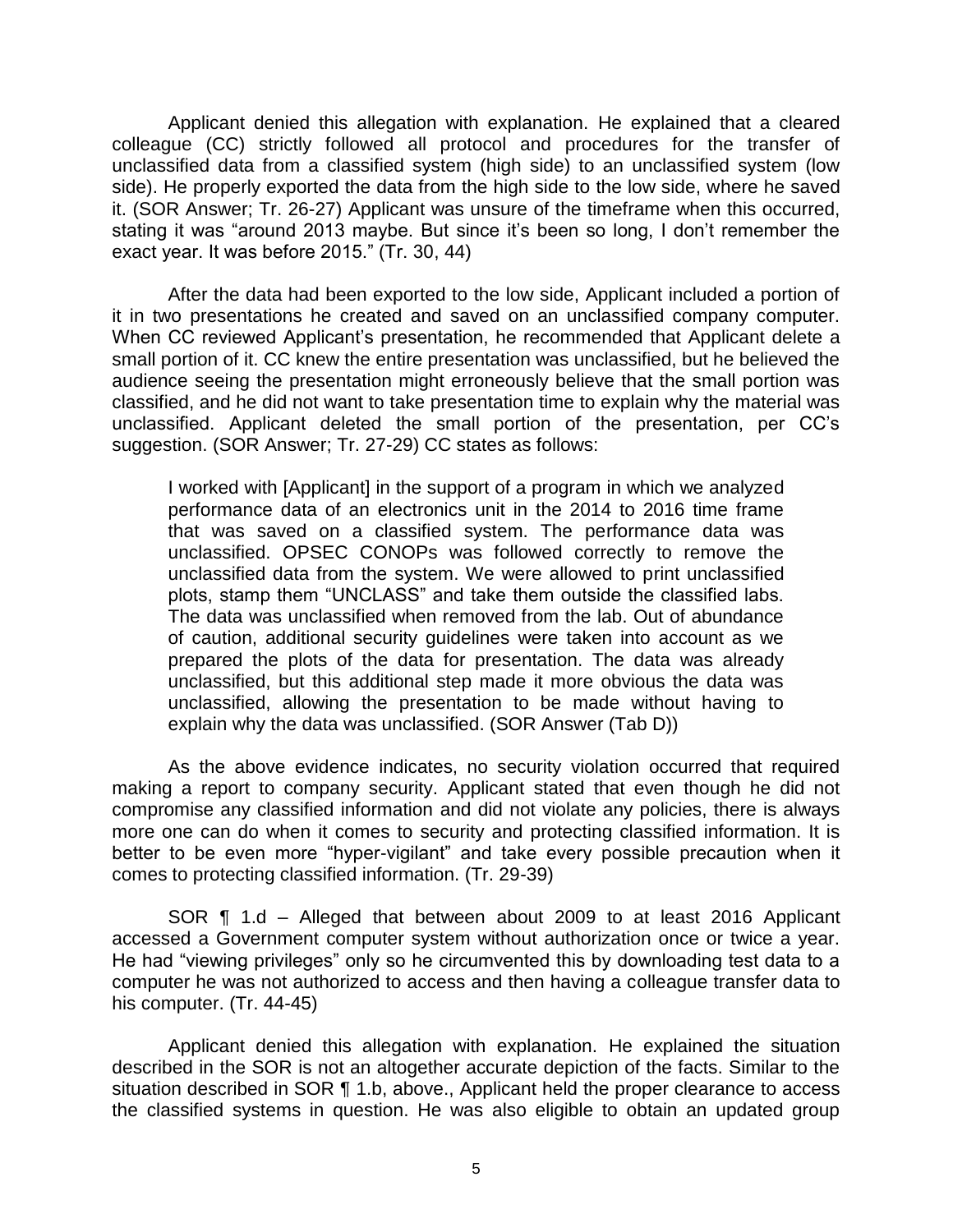password. However, he had not gone through the administrative process to obtain the most recent group password for the group accounts involved. In this instance, Applicant was visiting a company site in another city, and the person responsible for providing updated passwords was absent from the office on the day in question. (SOR Answer; Tr. 30-31)

 The testing data involved in this situation was unclassified. Applicant needed to perform data analysis on the relevant unclassified testing data. The unclassified testing data resided on the "first classified system," but this system did not offer the analytical tools Applicant needed to properly process the data. A "second classified system" unclassified testing data from the "first classified system" (the one without the analytical tools he needed) to the "second classified system" (the one with the analytical tools he needed). This transfer did not require Applicant to access the "first classified system," and he did not do so. Once the unclassified testing data was transferred to the "second classified system," Applicant performed analysis using the tools offered by "second offered these tools. (SOR Answer) Applicant asked his colleague to transfer the relevant classified system." (SOR Answer; Tr. 31)

 Applicant was properly cleared to access both the "first classified system" and the "second classified system." However, he had not administratively obtained an updated group password for either system. His colleague logged on to the "second classified system" on his behalf, so that Applicant could access and analyze the unclassified testing data that had been transferred from the "first classified system." (SOR Answer; Tr. 32) The allegation that Applicant accessed a Government computer system without authorization once or twice a year is not true, because Applicant was cleared and had a need to know that information. (Tr. 32)

 The "second classified system" was not Applicant's computer, as stated in the SOR. The two "systems" were not computers, but rather they were group accounts on classified systems accessible via a current group password. (SOR Answer) Applicant performed analysis of the unclassified testing data on the "second classified system." He did not remove any of the unclassified testing data from the "second classified system" when he did so. (SOR Answer; Tr. 32-34) Applicant has not had a similar situation occur like this "since 2016." (Tr. 33) Applicant learned as a take away from this event that everyone allowed into the facility would be required to know the group username and password as an additional safeguard to protect classified information. (Tr. 34-35)

 Applicant reiterated throughout his testimony that these incidents have instilled in him a heightened sense of security awareness. (Tr. 20-22, 29, 34-35) Applicant has since taken numerous security training courses, and submitted seven certificates of completion for various security training courses. (Tr. 21, 35-36, 38; AE O)

 The Government cross-alleged the use of information technology concern raised in SOR ¶¶ 1.a through 1.d as an additional handling protected information allegation under SOR ¶ 2.a. The facts and mitigation discussed under use of information technology are applicable to the handling protected information concern.<br>6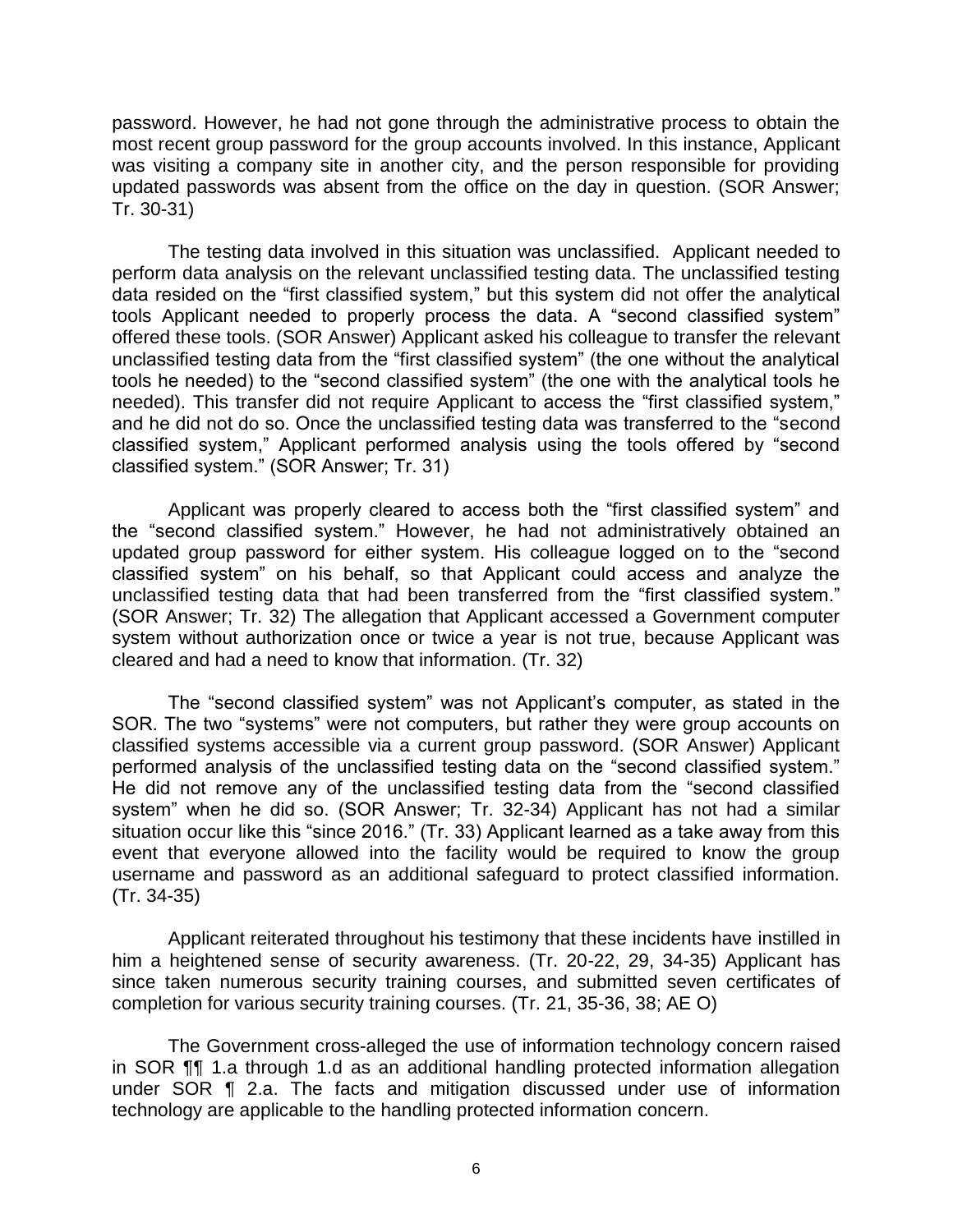To summarize and clarify, the last time Applicant engaged in any type of "similar Applicant stated that he never engaged in behavior that resulted in the compromise of classified material. (Tr. 36) Applicant's company never found that he failed to properly follow its policies, regulations, procedures, or mishandled classified material. (Tr. 36) Nor did his company find that Applicant misused any information technology. (Tr. 37) Furthermore, Applicant's company never determined that he lied or lacked candor when incidents was "about 2016," approximately five years before his hearing date. (Tr. 36) explaining or discussing these events with them. (Tr. 37) None of these SOR allegations led to Applicant being disciplined by his company. (Tr. 37)

 Applicant has since taken a behavior modification course following these incidents to avoid making similar mistakes in the future. He learned how one's personality can effect one's behavior. He realized that his persona is very "task oriented" and "goal oriented," which resulted in him being more focused on getting the using security precautions and avoid lapses such as not taking the proper care to know his password. (Tr. 37-38) Applicant submitted a Certificate of Completion dated April 18, 2021, to document his having completed a four-hour behavior modification class and job done. He recognizes that he must remain "more hyper-vigilant" when it comes to passing a written knowledge assessment. (AE N)

### **Non-Alleged Conduct**

 Applicant was denied clearances in 2004, 2006, 2008, and 2018. In 2009, Applicant was granted a clearance. His most recent SF-86 was dated February 3, 2018, holding that clearance, at the request of his employer, Applicant applied for eligibility to access sensitive compartmented information (SCI). This SCI access was on a restricted customer project in Another Government Agency (AGA). The AGA denied Applicant's access to SCI, and on April 2, 2018, notified him by letter identifying the reasons for and was his ten-year renewal application for that 2009 clearance. However, while their denial. (Tr. 45-49, 52; GE 1, GE 3, GE 4)

 Applicant's 2004, 2006, and 2008 denials appear to have been based primarily Applicant's clearance in 2009. Presumably, his 2004, 2006, and 2008 clearance denials on minimizing his high school illegal drug use. (Tr. 39-40) As noted, the CAF granted were reviewed when the CAF granted his 2009 clearance.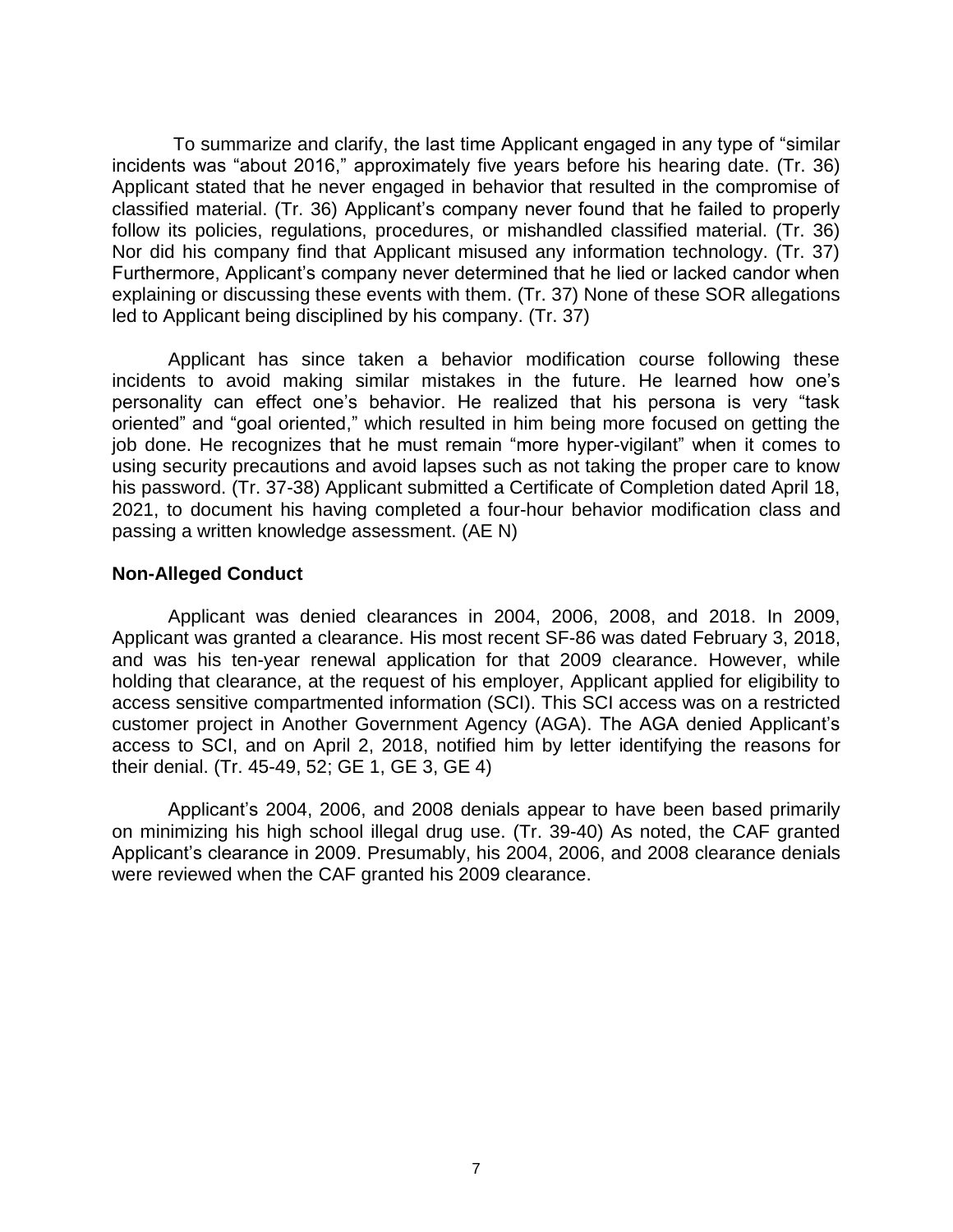Applicant's 2018 access to SCI AGA denial addressed issues involving personal conduct. He completed a January 17, 2019 statement to the Office of Personnel Management (OPM) that discussed the personal conduct issues after submitting his February 3, 2018 SF-86. (Tr. 45-48; GE 3, GE 4)

 those personal conduct issues. Applicant provided an answer that mirrored the information he provided in his January 17, 2019 OPM statement, and Department Counsel moved to amend the SOR adding a Guideline E (personal conduct) concern. I denied Department Counsel motion to amend. *See* Transcript for further details and During cross-examination, Department Counsel queried Applicant regarding Analysis section below. (Tr. 49-51, 55-56)

### **Character Evidence**

 A summary of Applicant's closing comments follows. He recognizes the value of information security and is very grateful to have his current job and career. He takes great satisfaction in having spent the last 18 years of his professional life contributing to the security of the United States. He takes information security very seriously and realizes that he could have done better. With the benefit of hindsight and training, he realizes the importance of adhering to security regulations rather than relying on good intentions. He committed to take whatever additional steps are required to avoid any compromise of classified material if granted a clearance. (Tr. 40-41)

 Applicant submitted four character letters, all from company employees who have known him for lengthy periods of time. They attested to his good character and trustworthiness and had first-hand knowledge of the SOR allegations. They support performance review form the calendar year 2019 ranks him as a "Top Performer," and documents significant contributions to his company and the national defense. (SOR his company recognized him for contributing to programs advancing national security, technology, and civil needs. (SOR Answer; AE F, AE J, AE L) Applicant is active in his reinstatement of his clearance. (SOR Answer; AE D) Applicant's most recent Answer; AE E, AE K) He submitted 11 Certificates of Achievement in recognition of professional accomplishments over the past several years. His numerous awards from community, coaching his children's sporting events and volunteering for civic events sponsored by his city of residence. (AE M)

#### **Law and Policies**

 *Classified Information within Industry* (February 20, 1960), as amended; DOD Directive 5220.6, *Defense Industrial Personnel Security Clearance Review Program* (January 2, 1992), as amended (Directive); and the adjudicative guidelines (AG), which became This case is adjudicated under Executive Order (EO) 10865, *Safeguarding*  effective on June 8, 2017.

 When evaluating an applicant's suitability for a security clearance, the administrative judge must consider the adjudicative guidelines. In addition to brief introductory explanations for each guideline, the adjudicative guidelines list potentially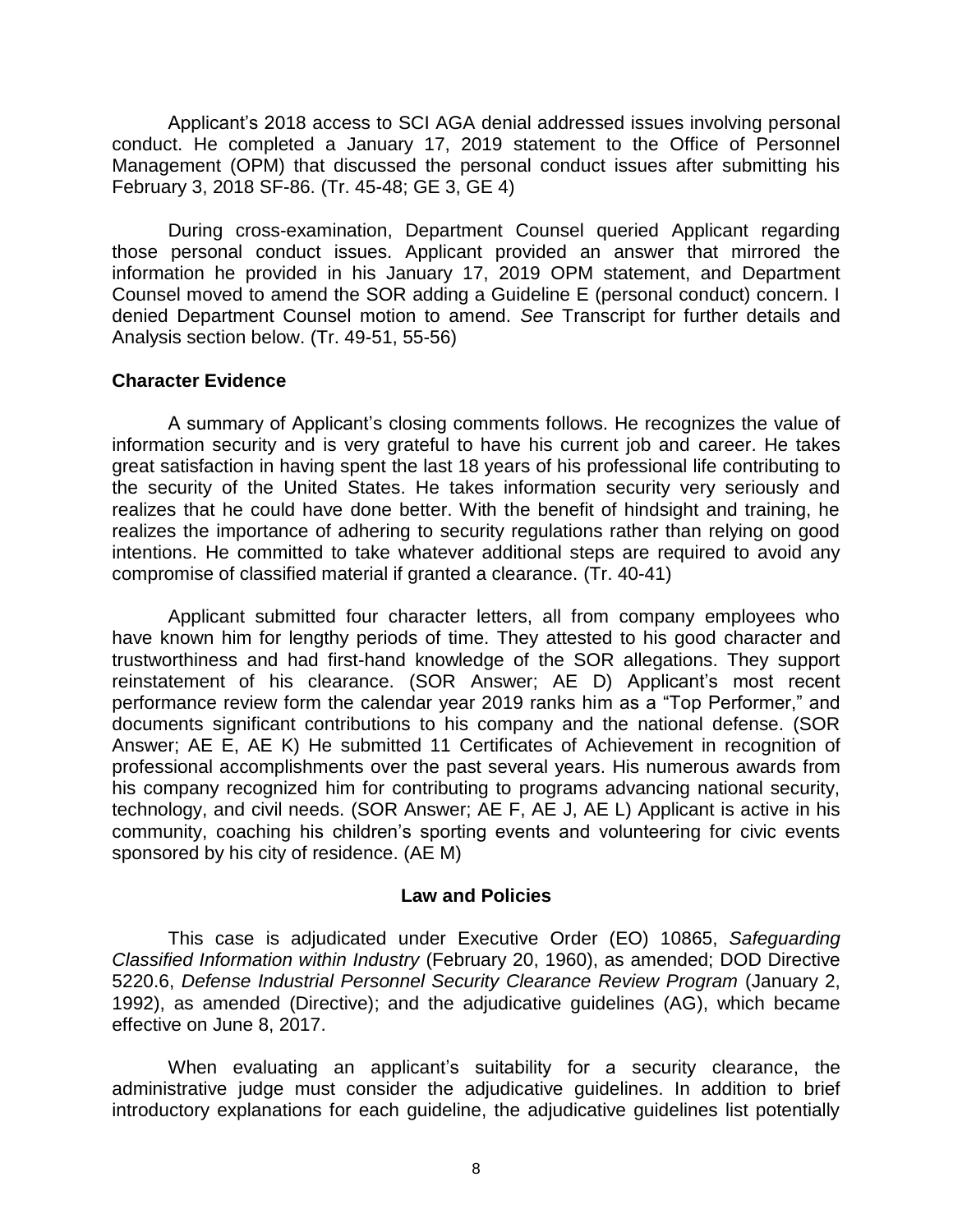disqualifying conditions and mitigating conditions, which are to be used in evaluating an applicant's eligibility for access to classified information.

 These guidelines are not inflexible rules of law. Instead, recognizing the complexities of human behavior, administrative judges apply the guidelines in conjunction with the factors listed in AG ¶ 2, describing the adjudicative process. The commonsense decision. According to AG ¶ 2(c), the entire process is a conscientious scrutiny of a number of variables known as the "whole-person concept." The administrative judge must consider all available, reliable information about the person, administrative judge's overarching adjudicative goal is a fair, impartial, and past and present, favorable and unfavorable, in making a decision.

The protection of the national security is the paramount consideration. AG  $\P$  2(b) eligibility will be resolved in favor of the national security." requires that "[a]ny doubt concerning personnel being considered for national security

 Under Directive ¶ E3.1.14, the Government must present evidence to establish controverted facts alleged in the SOR. Under Directive ¶ E3.1.15, the applicant is responsible for presenting "witnesses and other evidence to rebut, explain, extenuate, or mitigate facts admitted by the applicant or proven by Department Counsel." The applicant has the ultimate burden of persuasion to obtain a favorable clearance decision.

 A person who seeks access to classified information enters into a fiduciary relationship with the Government predicated upon trust and confidence. This relationship transcends normal duty hours and endures throughout off-duty hours. The Government reposes a high degree of trust and confidence in individuals to whom it grants access to classified information. Decisions include, by necessity, consideration of the possible risk the applicant may deliberately or inadvertently fail to safeguard classified information. Such decisions entail a certain degree of legally permissible extrapolation of potential, rather than actual, risk of compromise of classified information.

 Section 7 of EO 10865 provides that adverse decisions shall be "in terms of the national interest and shall in no sense be a determination as to the loyalty of the applicant concerned." *See also* EO 12968, Section 3.1(b) (listing multiple prerequisites for access to classified or sensitive information).

### **Analysis**

# **Guideline M, Use of Information Technology**

AG ¶ 39 describes the security concern about use of information technology:

Failure to comply with rules, procedures, guidelines, or regulations pertaining to information technology systems may raise security concerns about an individual's reliability and trustworthiness, calling into question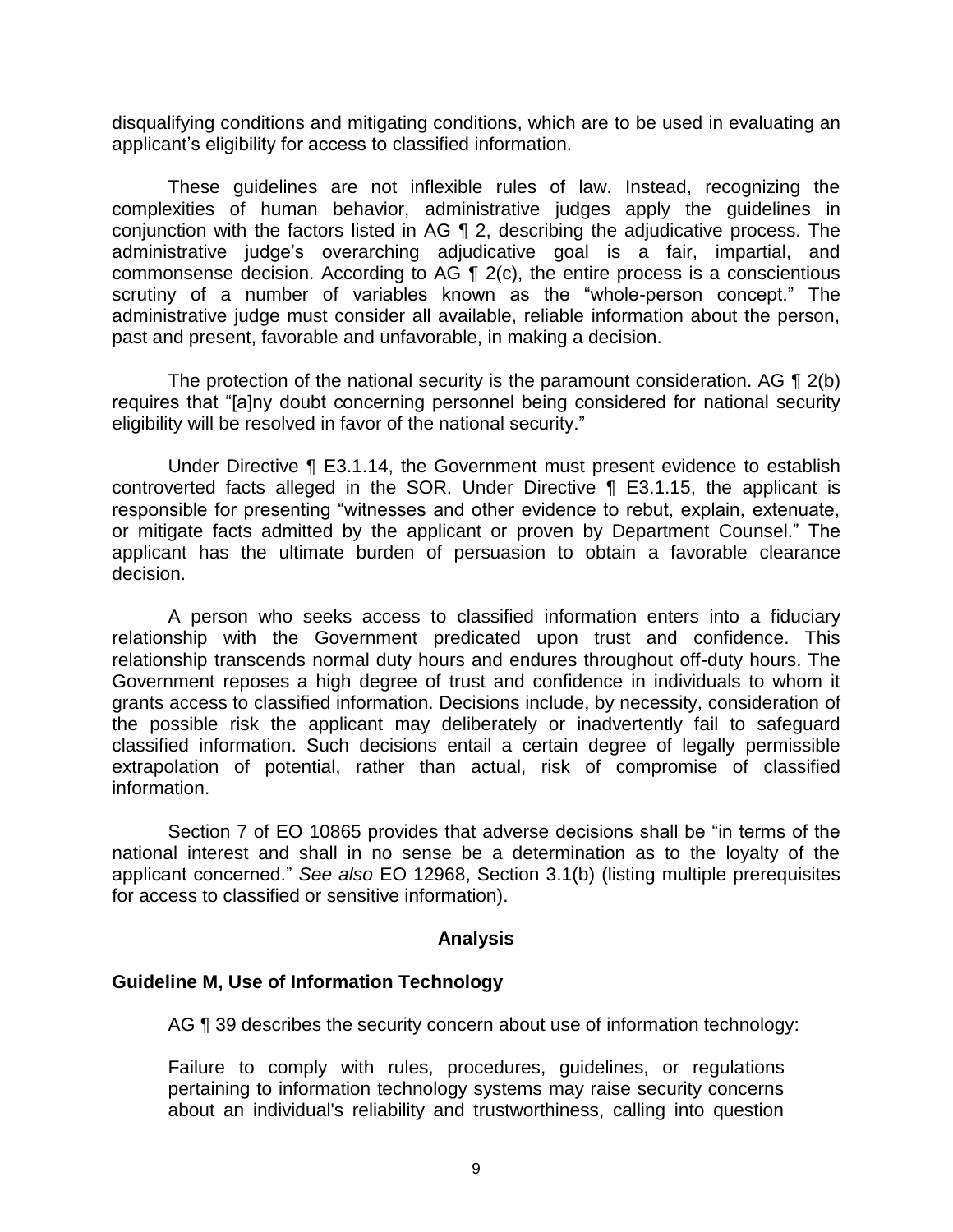the willingness or ability to properly protect sensitive systems, networks, and information. Information Technology includes any computer-based, mobile, or wireless device used to create, store, access, process, manipulate, protect, or move information. This includes any component, whether integrated into a larger system or not, such as hardware, software, or firmware, used to enable or facilitate these operations.

AG ¶ 40 provides several conditions that could raise a security concern and may be disqualifying:

(a) unauthorized entry into any information technology system;

(b) unauthorized modification, destruction, or manipulation of, or denial of access to, an information technology system or any data in such a system;

(c) use of any information technology system to gain unauthorized access to another system or to a compartmented area within the same system;

(d) downloading, storing, or transmitting classified, sensitive, proprietary, or other protected information on or to any unauthorized information technology system;

(e) unauthorized use of any information technology system;

(f) introduction, removal, or duplication of hardware, firmware, software, or media to or from any information technology system when prohibited by rules, procedures, guidelines, or regulations or when otherwise not authorized;

(g) negligence or lax security practices in handling information technology that persists despite counseling by management; and

(h) any misuse of information technology, whether deliberate or negligent, that results in damage to the national security.

The evidence of record raises AG  $\P\P$  40(a), 40(c), 40(d), 40(e), and 40(f). Consideration of mitigating conditions is required.

AG  $\P$  41 lists several conditions that could mitigate security concerns:

(a) so much time has elapsed since the behavior happened, or it happened under such unusual circumstances, that it is unlikely to recur and does not cast doubt on the individual's reliability, trustworthiness, or good judgment;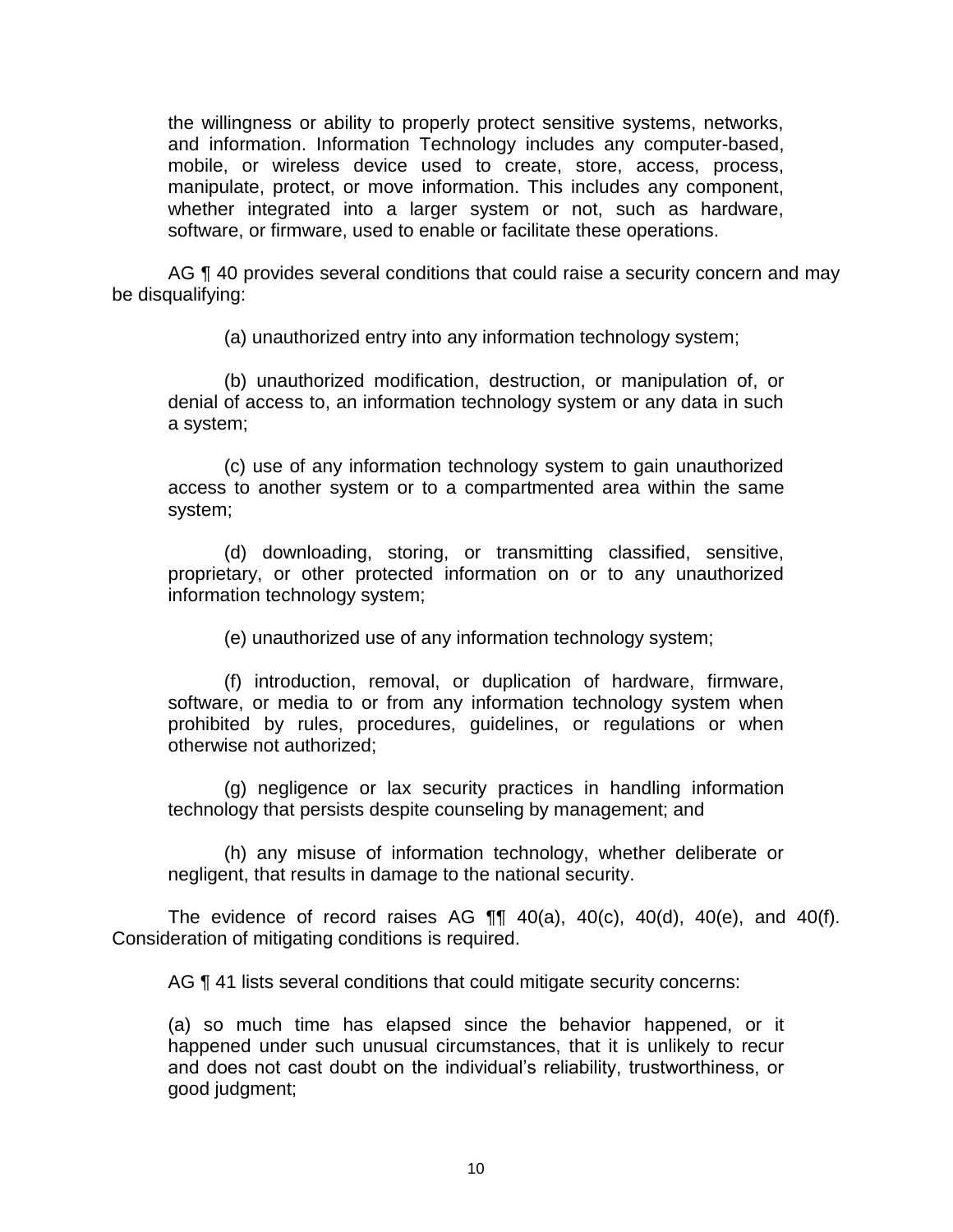(b) the misuse was minor and done solely in the interest of organizational efficiency and effectiveness;

(c) the conduct was unintentional or inadvertent and was followed by a prompt, good-faith effort to correct the situation and by notification to appropriate personnel; and

(d) the misuse was due to improper or inadequate training or unclear instructions.

Mitigation Applicable to SOR  $\P$  1.a. AG  $\P$  41(a) is applicable. Applicant created the presentation over five years ago. Someone who viewed the presentation thought it contained classified information. However, a review by the company security office determined that the presentation was unclassified. Furthermore, Applicant did not intentionally conceal the fact that he had accessed the presentation via a total of three computers. A security official asked him whether the presentation was on any other computers. Given the fact that Applicant had not downloaded and saved the presentation to any of the three computers, he honestly thought his negative response was an accurate one. However, the computers could have saved the presentations on all computers where it was viewed through automatic saving processes.

Mitigation Applicable to SOR  $\P$  1.b. AG  $\P$  41(a) is applicable. Applicant was properly cleared for the group account, and to possess a group password. In this situation, the previous group password had expired and Applicant had not yet gone through the administrative process to obtain the new group password. Additionally, the lab environment involved multiple cleared individuals who typically shared a computer or computers in a secure space. The practice of one person logging on with the group password, and others piggy-backing onto the log-on, was a relatively common one. This practice has since stopped. Applicant understands clearly that he must personally obtain a new group password on all occasions going forward, rather than having a colleague log into a group account on his behalf. In some classified environments, someone with a password will access a computer system, and allow someone with authorization of the appropriate classification level to use the computer system without knowing the password. This process limits the access to the system when the password holder is not present. (This is used in the SCIF at military commissions.)

AG ¶ 41(b) is partially applicable. Applicant visited the lab infrequently, and held the proper security clearance to access the group account. He also had an official purpose for accessing the account. He was eligible to obtain the group password, which was identical for everyone who possessed it.

AG ¶ 41(d) is applicable. Given the Director of Integration and Testing's statement that "it was not unusual for one person to login on a group account or their account and have another person access or view the data," it is clear that the company's instruction and training was lacking, unless there is a separate log-in procedure where users with access, and the time of access are preserved. In this regard, the company has apparently since modified its InfoSec training, to make it clear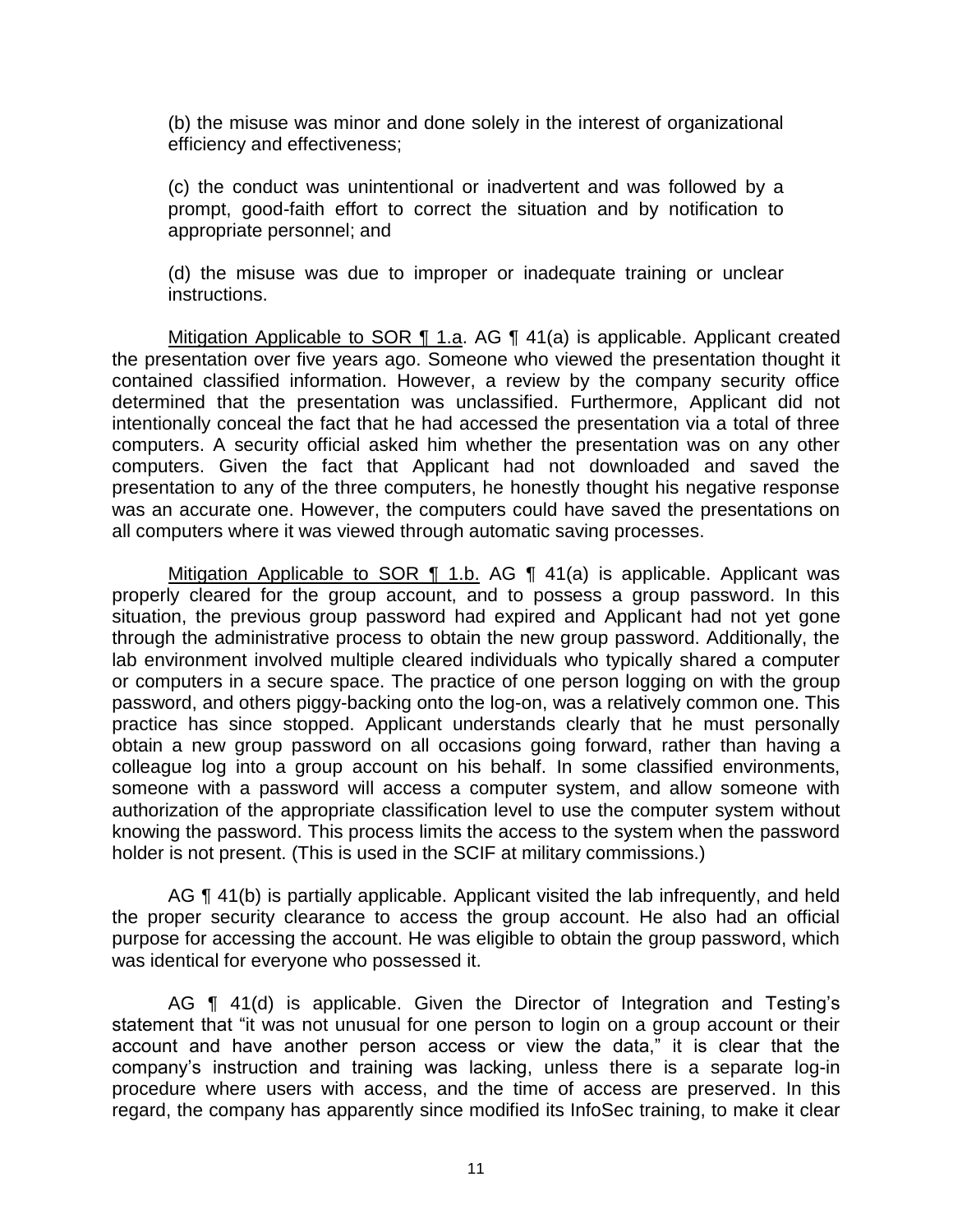that "piggy-backing" on, the password of another, even in a situation involving a group account and an identical group password, is not permitted.

 Since this issue came to light, Applicant has been very careful about his access to any group account, and about the importance of personally maintaining his own current passwords. He has since completed numerous security training courses. Applicant demonstrated a positive attitude towards maintaining proper security practices.

Mitigation Applicable to SOR ¶ 1.c. AG ¶ 41(a) is applicable. Cleared colleague (CC) correctly exported the unclassified data from the high-side to the low-side. Applicant included a portion of the data in his presentations. CC did not suggest that Applicant remove the questioned data from the presentations because he believed it was classified. Rather, he did so because he thought that someone in the audience might erroneously believe the data was classified, and he did not want to use presentation time explaining why the data was unclassified. No violation occurred here.

Mitigation Applicable to SOR  $\P$  1.d. AG  $\P$  41(a) is applicable. Applicant held the proper clearance to access both classified systems, and he was eligible to obtain an updated group password. The previous group password had expired, and Applicant was unable to obtain an updated group password in time for his visit to the company site, as the company employee responsible for supplying updated group passwords was absent on the day in question.

 Similar to the situation with the lab, described above, the practice of one person logging on with the group password, and others piggy-backing onto that log on, was a common one at that site. This practice has since stopped. Applicant understands clearly that he must personally obtain the current group password for any systems he accesses, rather than having a colleague login to a group account on his behalf.

AG ¶ 41(b) is applicable. Applicant was visiting a remote company site, and held the proper clearance for accessing the relevant materials in both systems. He had an official purpose for accessing the unclassified testing data, and he was eligible to obtain the updated group password which was identical for everyone who possessed it. No violation with respect to Applicant's accessing of the classified testing data occurred. The data was unclassified and was properly transferred from one system to another. Moreover, Applicant was authorized to access and analyze the data.

AG ¶ 41(d) is applicable. The evidence suggests that the company's instruction and training on this point needed to be improved. Applicant advised that the company has modified its corporate OPSEC training, to make it clear that the "piggy-backing" on the password of another, even in a situation involving a group account and an identical group password, is inappropriate and not permitted. Since this issue came to light, Applicant has been exceedingly careful about accessing any group account, and about maintaining current group passwords. As noted, he recently completed security, CI, and InfoSec training, and he maintains a positive attitude toward all security responsibilities and requirements.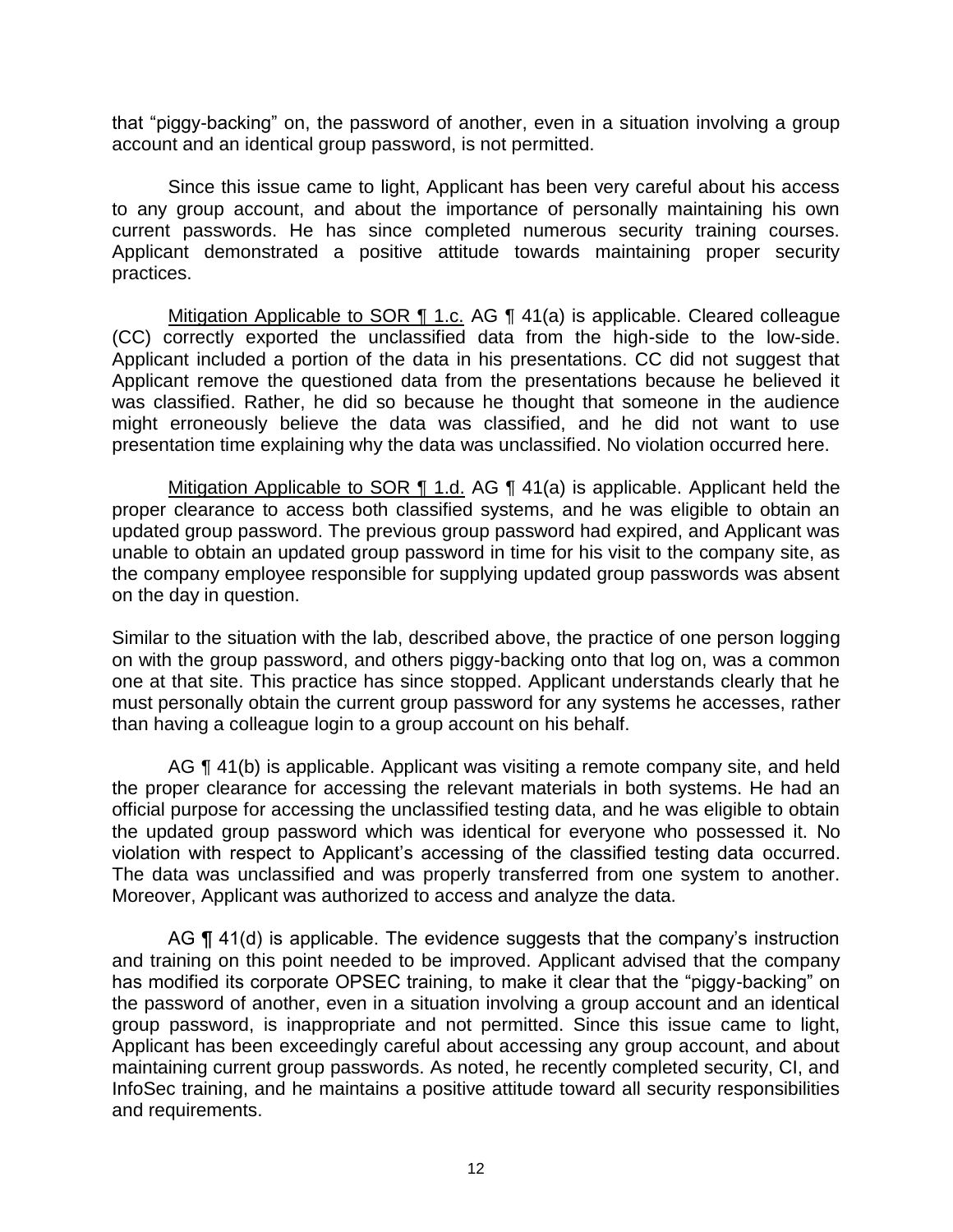Applicant apologized for any lapses in exercising the appropriate level of security awareness described above and gave assurances nothing like this will happen in the future. The last incident of any such lapse occurred in approximately 2016, more than five years before his hearing.

### **Guideline K, Handling Protected Information**

AG ¶ 33 described the security concern about handling protected information:

Deliberate or negligent failure to comply with rules and regulations for handling protected information-which includes classified and other sensitive government information, and proprietary information-raises doubt about an individual's trustworthiness, judgment, reliability, or willingness and ability to safeguard such information, and is a serious security concern.

AG ¶ 34 provides several conditions that could raise a security concern and may be disqualifying:

(a) deliberate or negligent disclosure of protected information to unauthorized persons, including, but not limited to, personal or business contacts, the media, or persons present at seminars, meetings, or conferences;

(b) collecting or storing protected information in any unauthorized location;

(c) loading, drafting, editing, modifying, storing, transmitting, or otherwise handling protected information, including images, on any unauthorized equipment or medium;

(d) inappropriate efforts to obtain or view protected information outside one's need to know;

(e) copying or modifying protected information in an unauthorized manner designed to conceal or remove classification or other document control markings;

(f) viewing or downloading information from a secure system when the information is beyond the individual's need-to-know;

(g) any failure to comply with rules for the protection of classified or sensitive information;

(h) negligence or lax security practices that persist despite counseling by management; and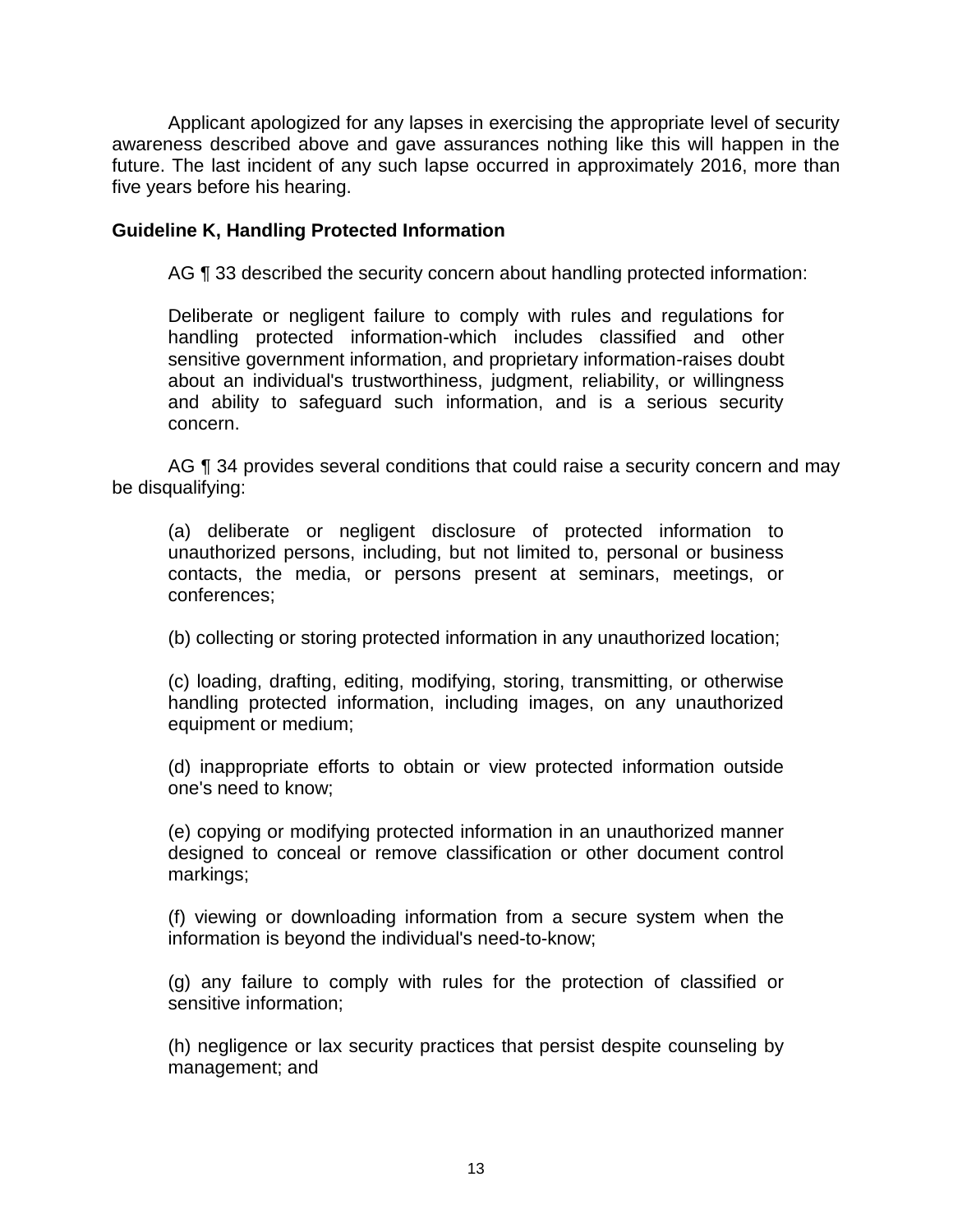(i) failure to comply with rules or regulations that results in damage to the national security, regardless of whether it was deliberate or negligent.

 The potential disqualifying conditions under this concern raised by the record evidence are AG ¶¶ 34(c) and 34(g). Consideration of mitigating conditions is required.

AG ¶ 35 41 lists several conditions that could mitigate security concerns:

(a) so much time has elapsed since the behavior, or it has happened so infrequently or under such unusual circumstances, that it is unlikely to recur and does not cast doubt on the individual's current reliability, trustworthiness, or good judgment;

(b) the individual responded favorably to counseling or remedial security training and now demonstrates a positive attitude toward the discharge of security responsibilities;

(c) the security violations were due to improper or inadequate training or unclear instructions; and

(d) the violation was inadvertent, it was promptly reported, there is no evidence of compromise, and it does not suggest a pattern.

 those under Use of Information Technology. The discussion and analysis under Use of under this section will be limited to identifying applicable mitigating conditions under this Applicant's SOR responses under this concern are identical and applicable to Information Technology, above, is applicable under this section. Hence, the analysis guideline for each of the SOR ¶ 2.a cross-allegations from SOR ¶¶ 1.a through 1.d.

 Mitigating conditions AG ¶¶ 35(a) and 35(d) are applicable to SOR ¶ 1.a. Mitigating conditions AG  $\P$ , 35(a), 35(b), 35(c), and 35(d) are applicable to SOR  $\P$  1.b. Mitigating conditions AG ¶¶ 35(a) and 35(d) are applicable to SOR ¶ 1.c. Mitigating conditions AG  $\P$   $\P$  35(b), 35(c), and 35(d) are applicable to SOR  $\P$  1.d.

# **Whole-Person Concept**

 Under the whole-person concept, the administrative judge must evaluate an applicant's national security eligibility by considering the totality of the applicant's conduct and all relevant circumstances. The administrative judge should consider the nine adjudicative process factors listed at AG ¶ 2(d):

(1) the nature, extent, and seriousness of the conduct; (2) the circumstances surrounding the conduct, to include knowledgeable participation; (3) the frequency and recency of the conduct; (4) the individual's age and maturity at the time of the conduct; (5) the extent to which participation is voluntary; (6) the presence or absence of rehabilitation and other permanent behavioral changes; (7) the motivation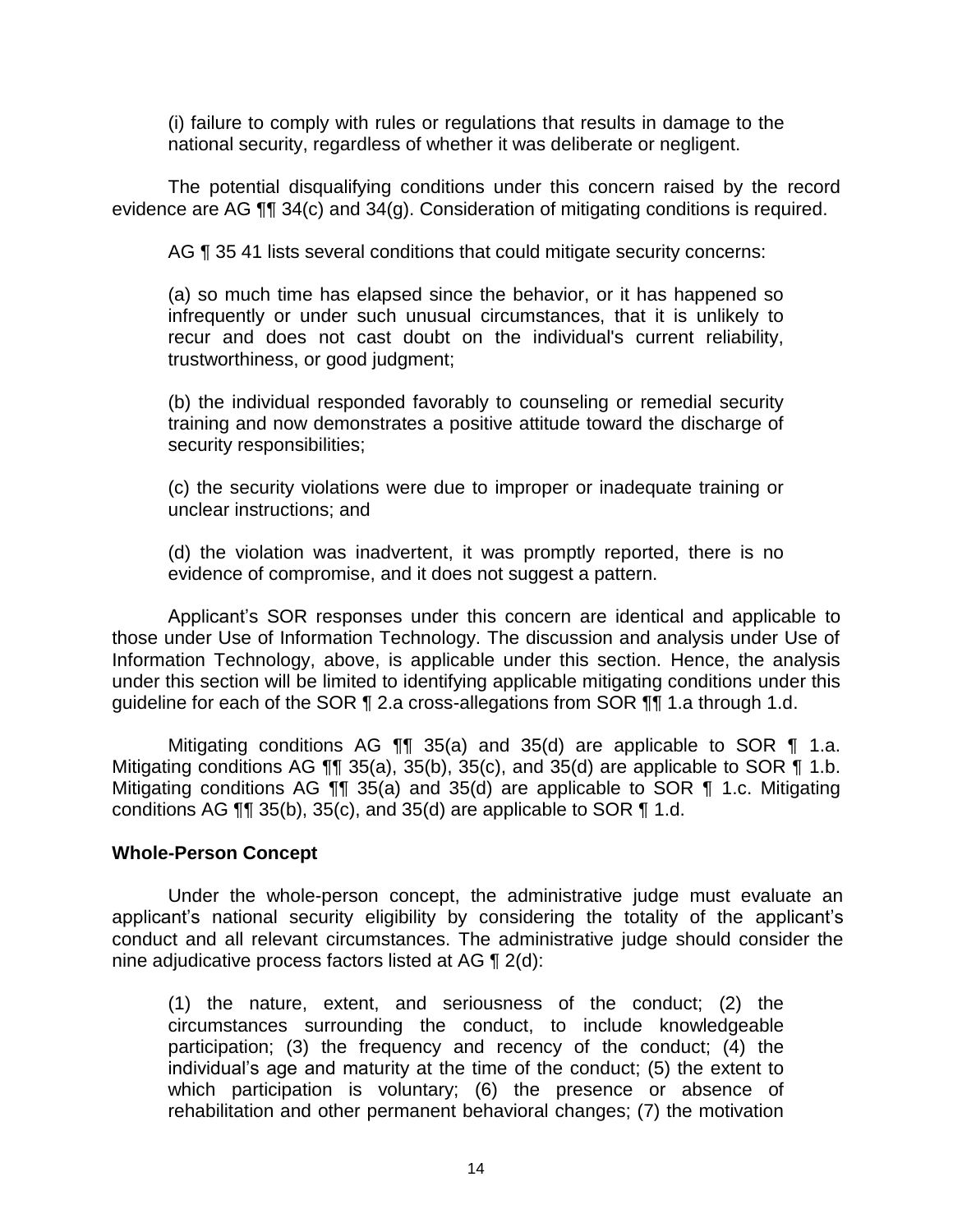for the conduct; (8) the potential for pressure, coercion, exploitation, or duress; and (9) the likelihood of continuation or recurrence.

 overall commonsense judgment based upon careful consideration of the guidelines and the whole-person concept. AG  $\P$  2(c). The discussion under Guidelines M and K are The ultimate determination whether to grant national security eligibility must be an incorporated in this whole-person section. However, further comments are warranted.

 Applicant is a 41-year-old director of engineering employed by a defense contractor since July 2003. He has a distinguished academic record and professional career. He is a highly valued employee and is the recipient of numerous awards. In that regard, his company had enough confidence in him to promote him to director of engineering where he supervises over 100 employees. Applicant was granted a clearance shortly after he was hired in 2003 and later in 2009. During the past 18 years plus as a defense contractor and apart from past clearance issues, Applicant has been an exemplary employee. Applicant's employer and colleagues fully support him.

 Admittedly, Applicant has had some unfavorable clearance history. However, in 2009, he was granted a clearance and while he held that clearance, he applied for SCI access to work on a project for an AGA customer. That access was denied in 2018. The basis of that AGA denial led to the current SOR allegations, which as discussed above, Applicant successfully mitigated.

 As noted, Department Counsel moved to amend the SOR to add a personal conduction allegation, a motion I denied. That personal conduct is described in Applicant's January 17, 2019 OPM statement (GE 2), but was not alleged in his February 2, 2021 SOR. The Government was aware of potential personal conduct issues and chose not to allege them in the SOR or at any time up to his May 17, 2021 hearing. I denied the motion to amend primarily out of fundamental fairness concerns, that is, Applicant did not have sufficient notice to enable him to fully address the allegation. In ISCR Case No. 03-20327 at 4 (App. Bd. Oct. 26, 2006), the Appeal Board listed five circumstances in which conduct not alleged in an SOR may be considered, stating:

 (a) to assess an applicant's credibility; (b) to evaluate an applicant's evidence of extenuation, mitigation, or changed circumstances; (c) to consider whether an applicant has demonstrated successful rehabilitation; (d) to decide whether a particular provision of the Adjudicative Guidelines is applicable; or (e) to provide evidence for whole person analysis under Directive Section 6.3.

*Id*. (citing ISCR Case No. 02-07218 at 3 (App. Bd. Mar. 15, 2004); ISCR Case No. 00- 0633 at 3 (App. Bd. Oct. 24, 2003)). *See also* ISCR Case No. 12-09719 at 3 (App. Bd. Apr. 6, 2016) (citing ISCR Case No. 14-00151 at 3, n. 1 (App. Bd. Sept. 12, 2014); ISCR Case No. 03-20327 at 4 (App. Bd. Oct. 26, 2006)). The non-SOR allegations will not be considered except for the five purposes listed above.